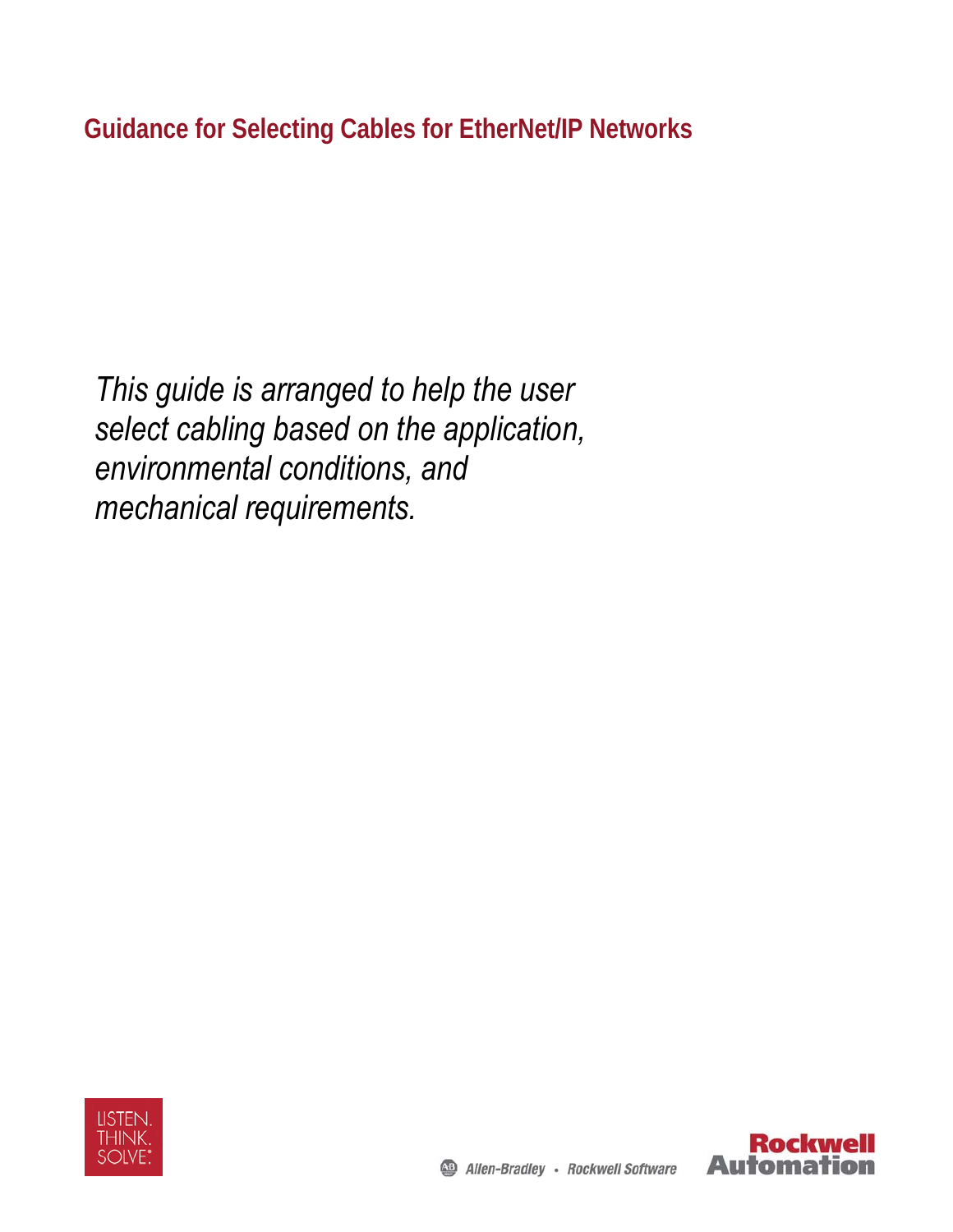

#### Introduction

Any Category 5 or higher cable will support 10/100BaseT traffic. However, Category 5 cabling will not necessarily provide the level of performance needed or survive long term in a harsh high noise industrial environment. One of the most important factors in selecting the correct cable is having a thorough understanding the environment where the cables will installed. The planner should already understand the application needs (i.e. 10Mb/s, 100Mb/s…) and will need to focus on environmental and mechanical aspects of the cabling. To aid in understanding the environment, this guide is based on a concept called MICE (Mechanical, Ingress, Climatic/Chemical and Electromagnetic). Cabling attributes and performance can be defined for the industrial areas based on the environments and conditions as defined by MICE severity levels called classifications. This guide will focus on the minimum cabling requirements to provide adequate performance in areas of E1, E2, and E3 Electromagnetic interferences. Harsh attributes such as Mechanical, Ingress and Chemical (M,I,C) will be relatively straight forward. Given this, it is not adequate to simply specify cabling as Cat 5e, Cat 6, shielded, or unshielded.

This document will help the reader to select connectivity components based on zero mitigation. Mitigation is a method of converting one environment into a less harsh environment. Further, this document provides guidance in the selection of cabling components to minimize performance degradation due to effects from EMC.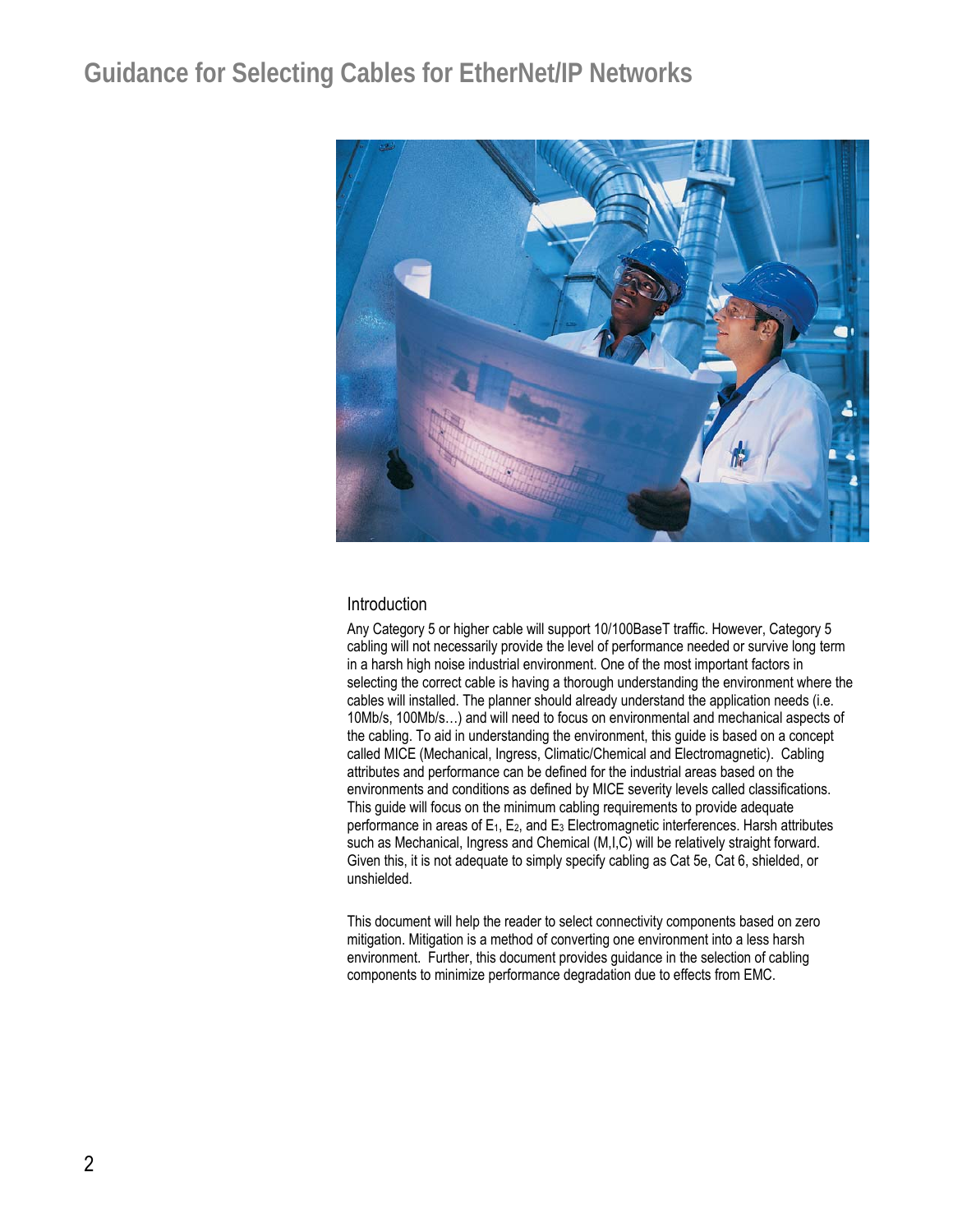#### About MICE

MICE is a method of categorizing the environment that supports three levels called classifications:  $M_1I_1C_1E_1 M_2I_2C_2E_2$  and  $M_3I_3C_3E_3$ . The three classifications can be mapped to severity levels 1=Office, 2=Light Industrial, and 3=Industrial. Each increasing severity level is harsher. The industrial areas can be generalized into four typical areas: factory floor, work area, machine area, and control, equipment, telecommunications room as shown .in Figure 2 below.

| Increasing Harshnessi  |            |                         |           |  |  |
|------------------------|------------|-------------------------|-----------|--|--|
|                        |            |                         |           |  |  |
| <b>Mechanical</b>      | M1         | M <sub>2</sub>          | Μз        |  |  |
| <b>Ingress</b>         |            | I۶                      |           |  |  |
| <b>Climatic</b>        | Cл         | ငာ                      |           |  |  |
| <b>Electromagnetic</b> | E4         | E <sub>2</sub>          | F,        |  |  |
|                        | Commercial | <b>Light Industrial</b> | Indurbial |  |  |

Generally an area does not have the same level for all categories (Mechanical, Ingress, Climatic/Chemical and Electromagnetic). For example, a machine may be in an area where the vibration is very high, hence M<sub>3</sub>, the area may be free of dust and liquids, hence  $I<sub>1</sub>$ , the temperatures may be high, hence  $C<sub>3</sub>$ , and the electromagnetic levels are low, hence E1. The upper limits for each classification are described in the MICE Table 2, below. Figure 1 provides a brief overview of the subcategories for each category of M,I,C,E.



**Figure 1: Subcategories for M,I,C,E**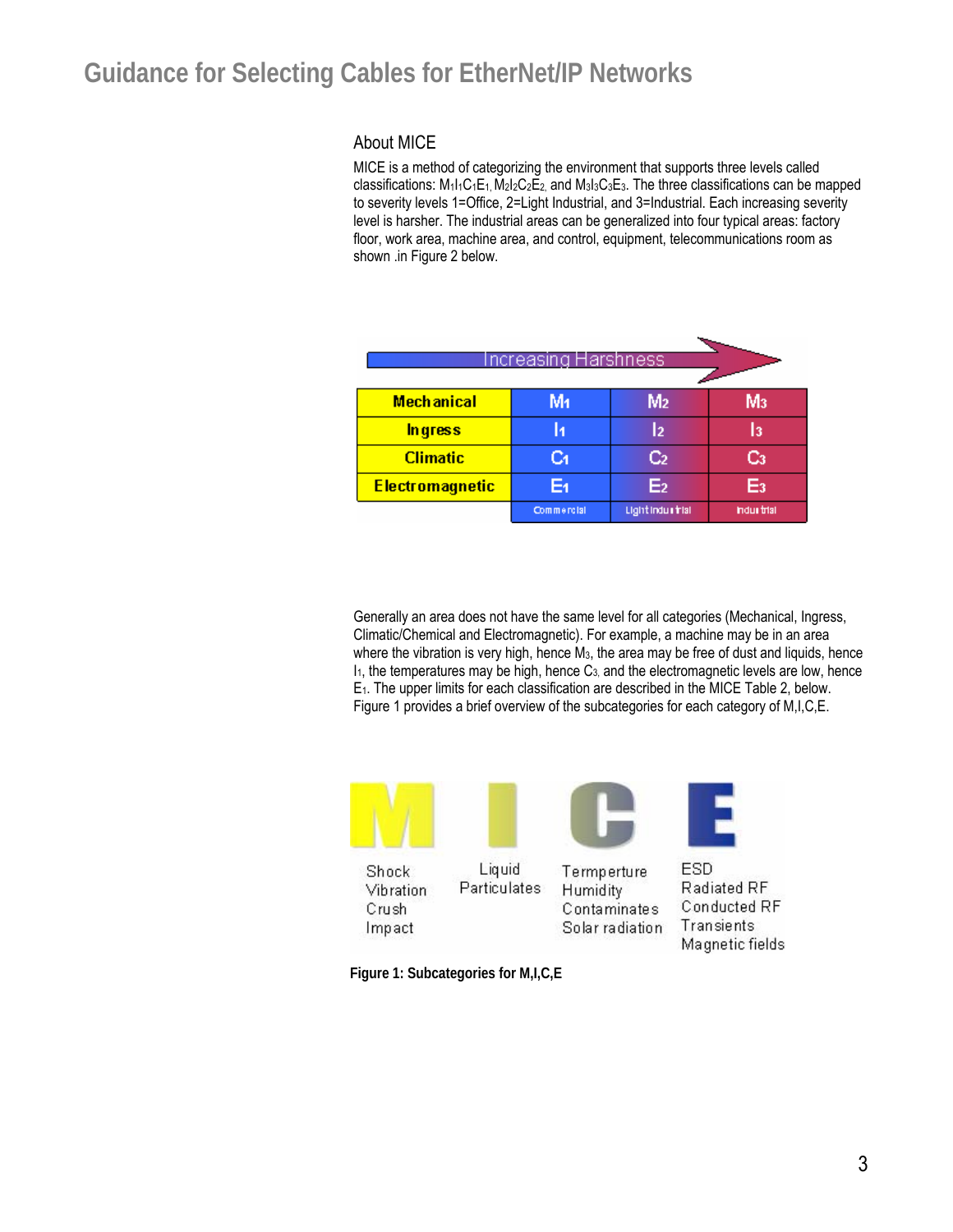This concept is a formal approach used by planners of systems to systematically classify their areas thus helping to define the materials needed to build the network. Most industrial facilities can be defined by four areas as shown in Figure 2. These areas are the machine area (automation island), work area, factory floor, and telecommunications closet/enclosure/room. The telecommunications closet or enclosure houses commercial rated products and therefore may require HVAC to maintain a  $M_1I_1C_1E_1$  environment.

Table 1 shows the typical MICE classifications (levels) for each area within the factory.



#### **Figure 2: Typical Factory Areas**

The machine area is surrounded by the work area and the machine and work area is generally located on the factory floor. A factory floor may consist of many machine areas and work areas. The converse is also true where the machine area covers the entire factory floor, thus one large machine or process such as tank farms and food processing.

#### **Table 1 Classification of Industrial Areas**

| <b>Typical MICE Classification and Industrial Areas</b> |                                                          |  |     |  |  |  |
|---------------------------------------------------------|----------------------------------------------------------|--|-----|--|--|--|
| Area                                                    | Work area<br><b>Machine Area</b><br><b>Factory Floor</b> |  |     |  |  |  |
| ⊺ypical<br>Classification<br>(MICE)                     | 1&2                                                      |  | 2&3 |  |  |  |

#### **Guidance on determining your MICE Classifications**

Keeping the MICE concept in mind, each area that the cabling system is to be installed in or traverses through must be considered. For example, if the cable passes over a furnace whereby the temperature in the plenum area above the furnace is greater than 60°C, then the cabling components must be selected to provide performance at this temperature.

The network designer should evaluate the installation coverage area completely. Decisions should be made to provide mitigation in areas in that exceed the MICE limits. Further mitigation should be considered in areas in which cost savings of the installation can be realized. For example, consider the previous scenario discussing the plenum area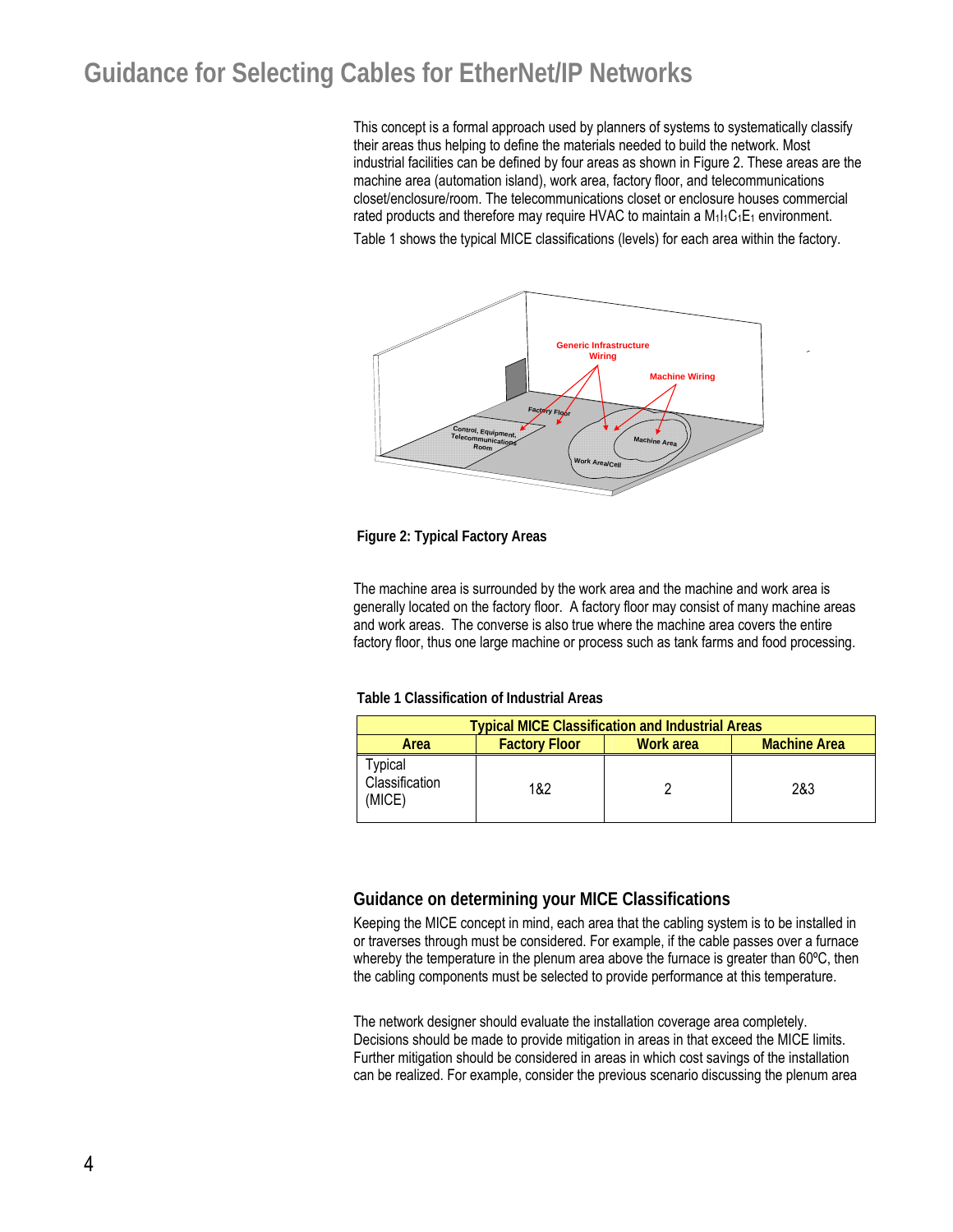above an industrial furnace where the cabling needs to pass through. Rather than use expensive high temperature cabling components in this area, the designer may choose to provide heat deflectors to protect the cables or simply re-routed giving separation from the heat.

The complete MICE table is below in Table 2. The planner should familiarize his/her self with the table. Each area where the cabling is to be installed can be categorized and classified using the MICE table. Materials and/or mitigation can then be determined from the classification process for all components. For examples on how to use the MICE table to select components an/or mitigation techniques the reader should obtain a copy of the "MICE Tutorial" available from a number of sources such as ISO/IEC 24702, PDTR-29106, IEC 61918, and ODVA MICE Tutorial TD.

| <b>Mechanical</b>                          | M <sub>1</sub>                     | M <sub>2</sub>                                                                   | M <sub>3</sub>                                                                                                                |  |  |  |  |
|--------------------------------------------|------------------------------------|----------------------------------------------------------------------------------|-------------------------------------------------------------------------------------------------------------------------------|--|--|--|--|
| Shock/bump                                 |                                    |                                                                                  |                                                                                                                               |  |  |  |  |
| Peak acceleration                          | 40 ms-2                            | 100 ms-2                                                                         | 250 ms-2                                                                                                                      |  |  |  |  |
| Vibration                                  |                                    |                                                                                  |                                                                                                                               |  |  |  |  |
| Displacement amplitude<br>$(2-9 Hz)$       | $1,5$ mm                           | $7,0$ mm                                                                         | 15,0 mm                                                                                                                       |  |  |  |  |
| Acceleration amplitude<br>$(9 - 500 Hz)$   | $5 \text{ ms}^{-2}$                | $20 \text{ ms}^{-2}$                                                             | $50$ ms <sup>-2</sup>                                                                                                         |  |  |  |  |
| Tensile force                              | See Note 1                         | See Note 1                                                                       | See Note 1                                                                                                                    |  |  |  |  |
| Crush                                      | 45N                                | 1100N                                                                            | 2200 N                                                                                                                        |  |  |  |  |
|                                            | over 25 mm (linear) min.           | over 150 mm (linear) min.                                                        | over 150 mm (linear) min.                                                                                                     |  |  |  |  |
| Impact                                     | 1 <sub>J</sub>                     | 10J                                                                              | 30J                                                                                                                           |  |  |  |  |
| flexing and torsion<br>Bending,            | See Note 1                         | See Note 1                                                                       | See Note 1                                                                                                                    |  |  |  |  |
| Ingress                                    | $\mathbf{I}_1$                     | $\mathsf{I}_2$                                                                   | $\mathbf{I}_3$                                                                                                                |  |  |  |  |
| Particulate ingress (dia. max)             | 12.5 mm                            | $\overline{50}$ mm                                                               | 50 mm                                                                                                                         |  |  |  |  |
| Immersion                                  | None                               | Intermittent liquid jet<br>$<=12.5$ l/min<br>$>= 6.3$ mm jet<br>> 2,5 m distance | Intermittent liquid jet<br>$<=12.5$ l/min<br>$>= 6.3$ mm jet<br>> 2,5 m distance<br>and immersion<br>(<=1 m for <=30 minutes) |  |  |  |  |
| <b>Climatic and Chemicals</b>              | C <sub>1</sub>                     | C <sub>2</sub>                                                                   | C <sub>3</sub>                                                                                                                |  |  |  |  |
| Ambient temperature                        | $-10^{\circ}$ C to $+60^{\circ}$ C | -25° C to +70° C                                                                 | $-40^\circ$ C to +70 $\circ$ C                                                                                                |  |  |  |  |
| Rate of change of<br>temperature           | 0,1° C per minute                  | 1,0° C per minute                                                                | 3,0° C per minute                                                                                                             |  |  |  |  |
| Humidity                                   | 5% to 85%                          | 5% to 95%                                                                        | 5% to 95%                                                                                                                     |  |  |  |  |
|                                            | (non-condensing)                   | (condensing)                                                                     | (condensing)                                                                                                                  |  |  |  |  |
| Solar radiation                            | 700Wm-2                            | 1120 Wm-2                                                                        | 1120 Wm-2                                                                                                                     |  |  |  |  |
| Liquid pollution                           |                                    |                                                                                  |                                                                                                                               |  |  |  |  |
| Contaminants                               |                                    |                                                                                  |                                                                                                                               |  |  |  |  |
| Sodium chloride<br>(salt/sea water) (µg/g) | $\mathbf 0$                        | < 0, 3                                                                           | < 0, 3                                                                                                                        |  |  |  |  |
| Oil $(\mu g/g)$                            | $\mathbf{0}$                       | 5,0                                                                              | 500                                                                                                                           |  |  |  |  |
| Sodium stearate (soap)                     | None                               | 5% aqueous non-gelling                                                           | >5% aqueous gelling                                                                                                           |  |  |  |  |
| Detergent                                  | None                               | ffs                                                                              | ffs                                                                                                                           |  |  |  |  |
| Conductive materials in<br>solution        | None                               | Temporary (condensation)                                                         | Present                                                                                                                       |  |  |  |  |

#### **Table 2 MICE Table – Details of Environmental Classification**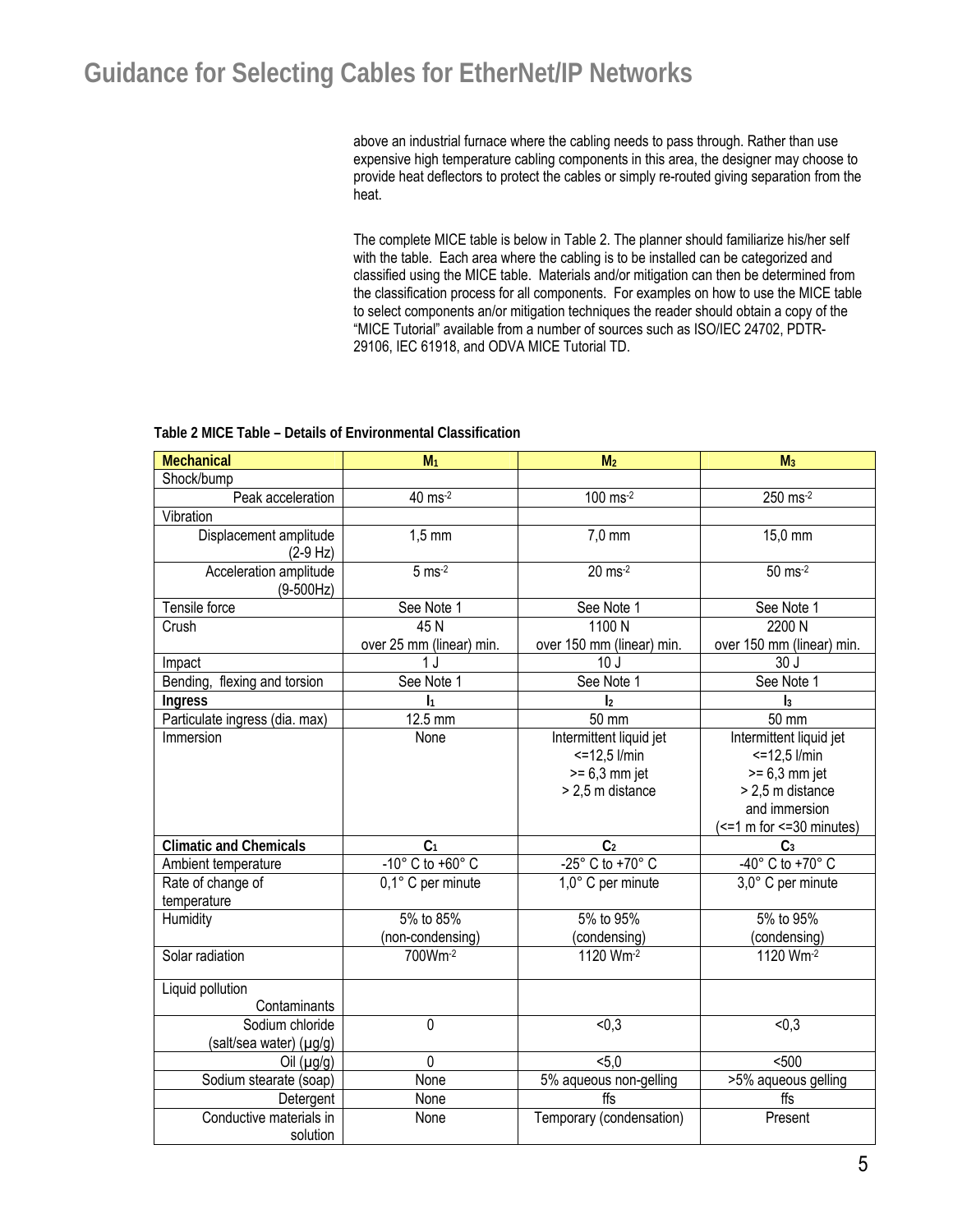| <b>Mechanical</b>                                                                                | M <sub>1</sub>         | M <sub>2</sub>         | M <sub>3</sub>         |  |
|--------------------------------------------------------------------------------------------------|------------------------|------------------------|------------------------|--|
| Gaseous pollution                                                                                | Mean/Peak              | Mean/Peak              | Mean/Peak              |  |
| Contaminants                                                                                     | (Concentration X 10-6) | (Concentration X 10-6) | (Concentration X 10-6) |  |
| Hydrogen sulphide                                                                                | <0,003/ <0,01          | $<0,05/-0,5$           | <10/50                 |  |
| Sulphur dioxide                                                                                  | <0.01/<0.03            | < 0, 1 / < 0, 3        | <5/ < 15               |  |
| Sulphur trioxide (ffs)                                                                           | <0.01/<0.03            | < 0.1 / < 0.3          | <5/ < 15               |  |
| Chlorine wet (>50% humidity)                                                                     | $<$ 0,0005/ $<$ 0,001  | $<0,005/-0,03$         | $<0,05/-0,3$           |  |
| Chlorine dry (<50% humidity)                                                                     | <0,002/<0,01           | <0,02/<0,1             | <0,2/<1,0              |  |
| Hydrogen chloride                                                                                | $-/-0.06$              | $<0,06/-0,3$           | < 0, 6/3, 0            |  |
| Hydrogen fluoride                                                                                | <0.001/<0.005          | <0,01/<0,05            | <0,1/<1,0              |  |
| Ammonia                                                                                          | <1/5                   | <10/50                 | $<$ 50/ $<$ 250        |  |
| Oxides of Nitrogen                                                                               | <0.05/<0.1             | $<0,5/-1$              | < 5 / < 10             |  |
| Ozone                                                                                            | <0,002/<0,005          | <0,025/<0,05           | < 0, 1/ < 1            |  |
| Electromagnetic                                                                                  | E <sub>1</sub>         | E <sub>2</sub>         | E <sub>3</sub>         |  |
| Electrostatic discharge -                                                                        | 4 <sub>kV</sub>        | 4 <sub>kV</sub>        | 4 <sub>kV</sub>        |  |
| Contact (0,667mC)                                                                                |                        |                        |                        |  |
| Electrostatic discharge - Air<br>(0, 132mC)                                                      | 8 kV                   | 8 kV                   | 8 kV                   |  |
| Radiated RF - AM                                                                                 | 3V/m @ 80-2000MHz      | 3V/m @ 80-2000MHz      | 10V/m @ 80-1000MHz     |  |
|                                                                                                  | 3V/m @ 1400-2000MHz    | 3V/m @ 1400-2000MHz    | 3V/m @ 1400-2000MHz    |  |
|                                                                                                  | 1V/m @ 2000-2700MHz    | 1V/m @ 2000-2700MHz    | 1V/m @ 2000-2700MHz    |  |
| Conducted RF                                                                                     | 3V @ 150kHz-80MHz      | 3V @ 150kHz-80MHz      | 10V @ 150kHz-80MHz     |  |
| EFT/B                                                                                            | 500 V                  | 1000 V                 | 1000 V                 |  |
| Surge (transient ground                                                                          | 500V                   | 1000V                  | 1000 V                 |  |
| potential difference) - Signal,                                                                  |                        |                        |                        |  |
| line to earth                                                                                    |                        |                        |                        |  |
| Magnetic Field (50/60 Hz)                                                                        | $1$ Am $-1$            | $3$ Am $-1$            | 30 Am-1                |  |
| Magnetic Field (60-20000Hz)                                                                      | ffs                    | ffs                    | ffs                    |  |
| Bump: the repetitive nature of the shock experienced by the channel shall be taken into account. |                        |                        |                        |  |
|                                                                                                  |                        |                        |                        |  |

NOTE 1: This aspect of environmental classification is installation-specific and should be considered in association with IEC 61918 (in preparation)

### **Summary of the Steps in Selecting Cables**

- 1. Determine the channel bandwidth requirements to suit the applications for example Channel Class or Category, see Table 3 below.
- 2. Determine cable type (shielded or unshielded)
- 3. Determine additional electrical attributes needed based on  $E_1$ ,  $E_2$  or  $E_3$  noise types and levels.
- 4. Select two pair or four pair cabling
- 5. Determine the M,I,C severity levels where the cables will be deployed
- 6. Determine additional attributes for the cabling, for example high flex, weld splatter etc.

Each of the 6 steps will be described in detail in the following paragraphs.

To help clarify each step, a cable specification will be determined based on an example justification. At the end of each step, the example will be specified in a table like the one shown here: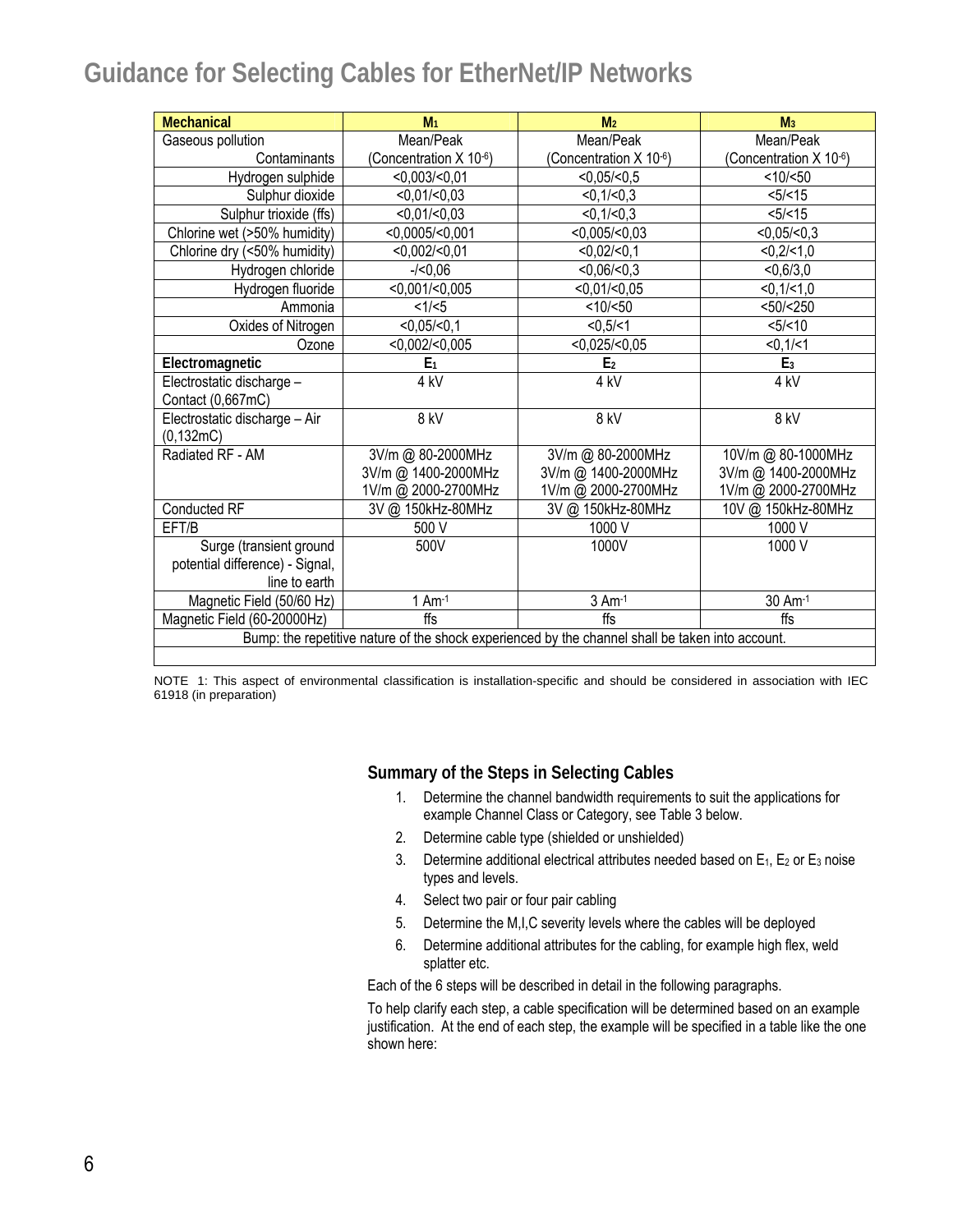| <b>Example Cable Specification</b> |                                                         |                              |                      |                                              |                                             |  |
|------------------------------------|---------------------------------------------------------|------------------------------|----------------------|----------------------------------------------|---------------------------------------------|--|
| Step 1<br>Channel                  | Step 2<br>Cable type                                    | Step 3<br>EMI<br>Performance | Step 4<br>$2/4$ pair | Step 5<br>M,I,C, severity<br>classifications | Step 6<br>Additional<br>mech.<br>attributes |  |
| Justification                      | Justification                                           | Justification                | Justification        | <b>Justification</b>                         | Justification                               |  |
| Specification                      | Specification                                           | Specification                | Specification        | Specification                                | Specification                               |  |
|                                    | Specifications in addition to TIA 568B and ISO/IEC11801 |                              |                      |                                              |                                             |  |

There are a total of 6 steps in defining the correct cable(s) for the application(s) and environment(s). A network planner may have a need to specify any where from one or more cables dependent on the applications and number of environmental areas within the communications coverage area. The final number of cables will be based on cost and complexity of the network and level of mitigation. For example, cost may not be as important as having one cable construction in the entire system. In this case, a super cable, "*one cable does all*" may be specified. The planner may choose to reduce the number of cables needed by protecting the cables through mitigation techniques (Isolation and Separation). Any special attributes (defined in step 6 below), such as high flex, is certain to increase the cable count. Regardless of how many different cables are identified, the planner must consider the environment.

Below are the 6 steps that a planner can use to develop a cable specification. In general, all cabling and cabling components need to be complaint with TIA 568B and or ISO/IEC 11801 with the additional requirements.

The additional requirements below are consistent with requirements of ISO/IEC 24702 *Information Technology- Generic cabling –Industrial Premises* 

### Step 1) Channel Bandwidth

The channel bandwidth will be the easiest to determine. Table 3 provides channel bandwidth and cabling Category based on data rates.

| Data Rate     | <b>Minimum Category to</b><br>support data rate<br><b>TIA 568B.1</b> | <b>Recommended</b><br>Category | <b>Channel Class</b><br><b>ISO/IEC 11801</b> | <b>Channel Bandwidth</b><br><b>ISO/IFC 11801</b> |
|---------------|----------------------------------------------------------------------|--------------------------------|----------------------------------------------|--------------------------------------------------|
| 10Mb/s        | Cat 3                                                                | Cat 5                          | Class C                                      | 16 MHz                                           |
| 100Mb/s 1Gb/s | Cat 5e                                                               | Cat 5e, Cat 6                  | Class D                                      | 100 MHz                                          |
| 1Gb/s 10Gb/s  | Cat 6                                                                | Cat 6 and Cat 6a               | Class E                                      | 250 MHz                                          |

**Table 3 Channel Bandwidth VS Cabling Categories** 

For example, If the channel needs to support 10/100Mb/s, then a minimum of Cat5e cabling and Class D (100MHz) channel is required. To provide additional margin in the channel design Category 6 is recommended. Note: Cat 5 cables are no longer supported by the standards. TIA Cat 5e is equivalent to ISO/IEC 11801(2002) Cat 5 cables.

**Important: It is not recommended to mix category components in the same channel.**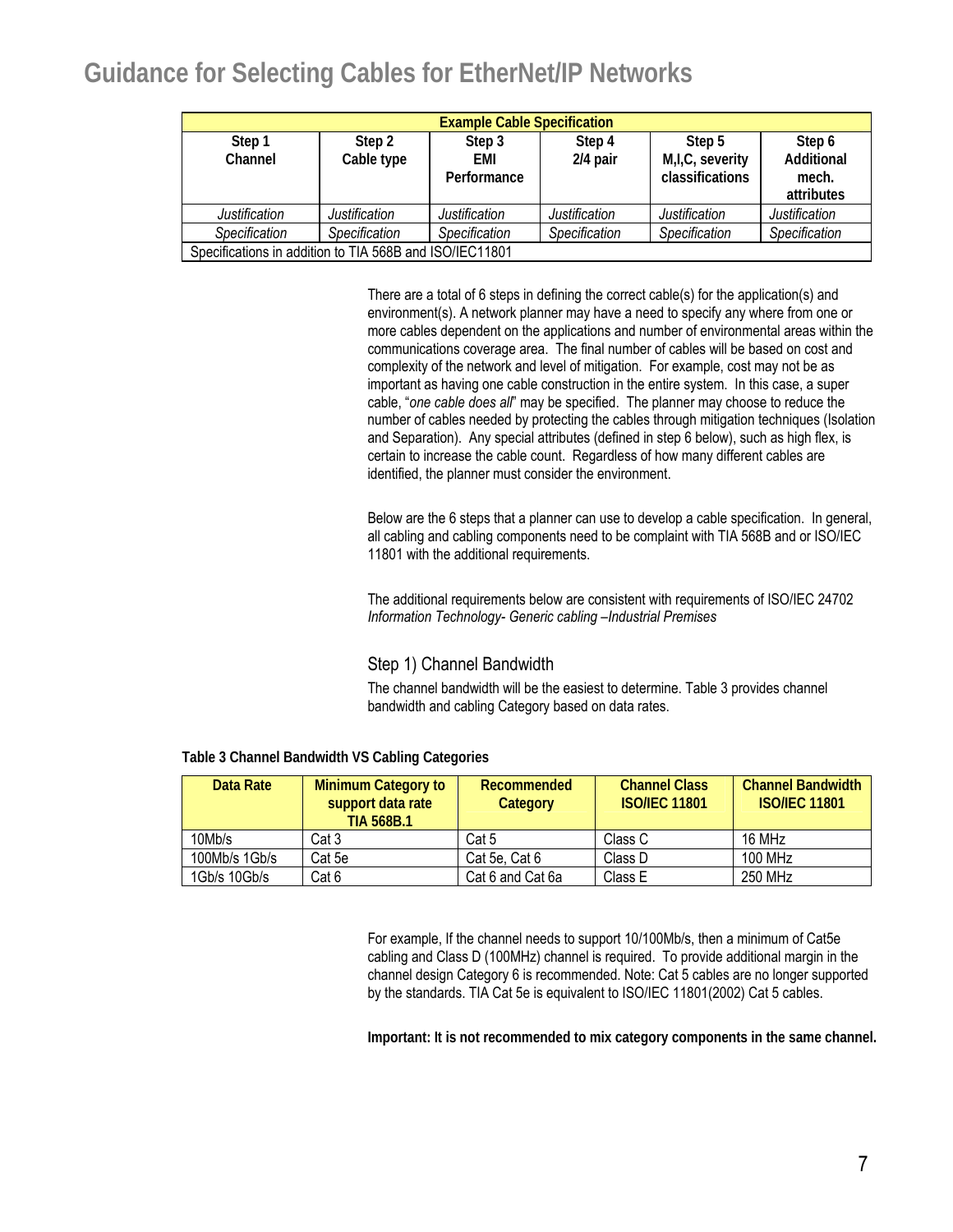Using category 5e components and constructing the channel in accordance with the reference implementations as defined in ISO/IEC 11801 a Class D channel with a 100Mb/s bandwidth is guaranteed by the standard. The reference implementations allow for a maximum of 4 connections in a channel. Figure 3, Figure 4, and Figure 5 are reference implementations from ISO/IEC 11801.



FD = Floor Distributor

AO = Automation Outlet

TO = Telecommunications Outlet

**Figure 3: Cross Connect AO/TO Model** 



**Figure 4: Cross Connect AO/TO with CP Model**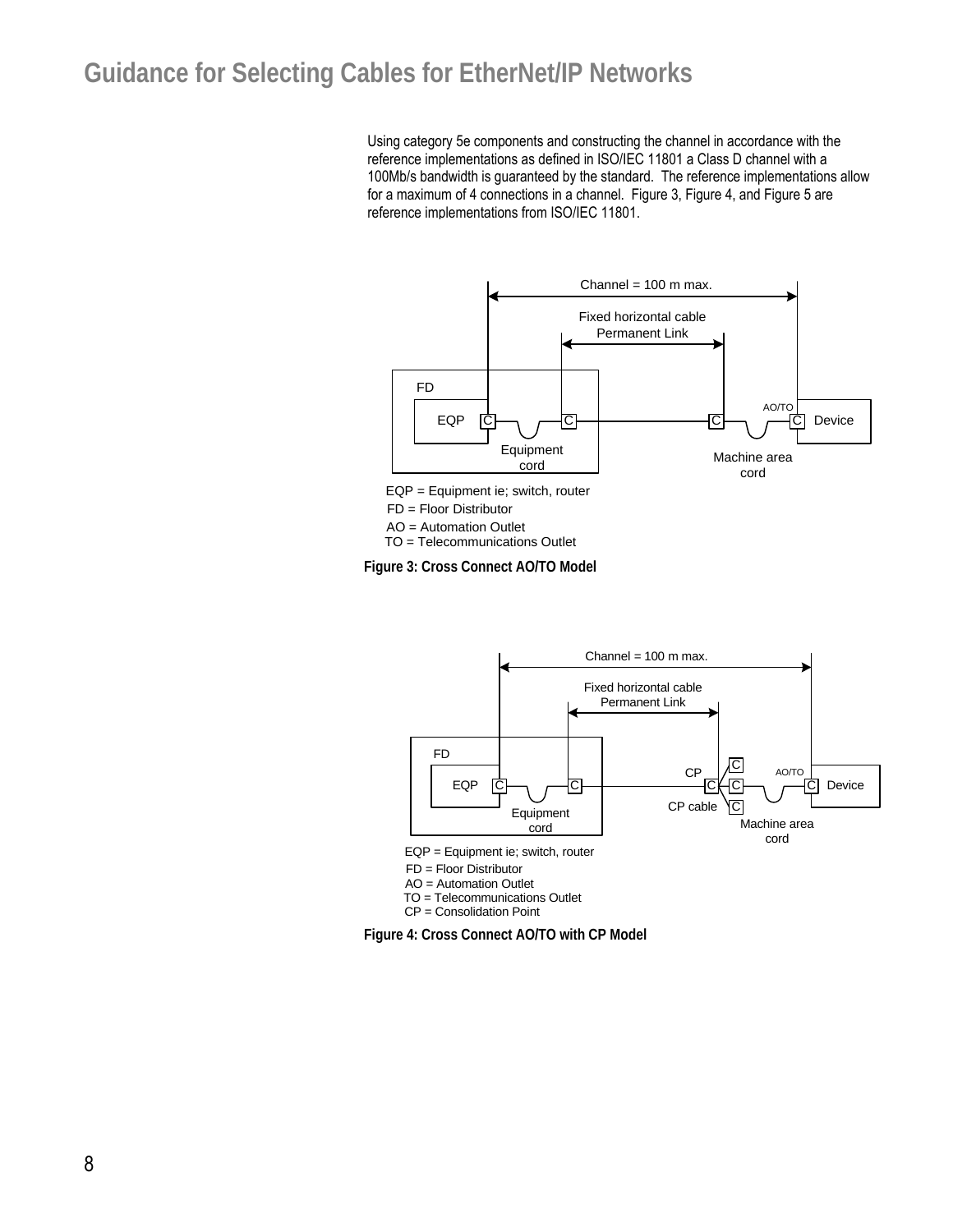

| <b>Example Cable Specification</b> |                                                         |                        |            |                 |                  |  |
|------------------------------------|---------------------------------------------------------|------------------------|------------|-----------------|------------------|--|
| Step 1                             | Step 2                                                  | Step 3                 | Step 4     | Step 5          | Step 6           |  |
| Channel                            | Cable type                                              | <b>EMI Performance</b> | $2/4$ pair | M,I,C, severity | Additional mech. |  |
|                                    |                                                         |                        |            | classifications | attributes       |  |
| My application requires            |                                                         |                        |            |                 |                  |  |
| 10/100mb/s                         |                                                         |                        |            |                 |                  |  |
| Cat6 Class D                       |                                                         |                        |            |                 |                  |  |
|                                    | Specifications in addition to TIA 568B and ISO/IEC11801 |                        |            |                 |                  |  |

Step 2) Selecting shielded or unshielded media.

Cables with shields are sometimes referenced as ScTP, FTP, STP, etc. The differences in this cables is construction of the shield and naming preferences. Throughout this document they will be referenced in a generic sense as "STP". Cables without shields are usually referenced as UTP cables, meaning Unshielded twisted pair cables. Likewise throughout this document they will be referenced as UTP cables. It is important to note that both cables (STP and UTP) are balanced 100 ohm twisted pair cables. There are a number of factors in determining if shielded cabling or unshielded should be used. Some geographical areas mandate that STP cabling be used. Some companies have policies regarding the use of STP or UTP cabling. Putting these aside there are technical reasons one or the other should or should not be used. This guide will focus on the technical aspects of selecting STP cabling over UTP cabling.

Shields help to reduce noise coupled to the balanced cables by providing a faraday shield around the conductors. However this is countered in some cable designs by using poorly balanced cable pairs. Shields can carry ground currents due to ground offsets with in the building grounding system. These currents at worse case can cause equipment damage. At the least, the currents can be disruptive to the network communications. EtherNet/IP reduces the chance of ground loops by isolating the shield at one end of the channel from ground. This is done through the use of an RC between the shield and local node ground connection. The RC is always in the device end and not at the switch end. The switch end of a shielded channel is always grounded if the switch is grounded. If properly grounded,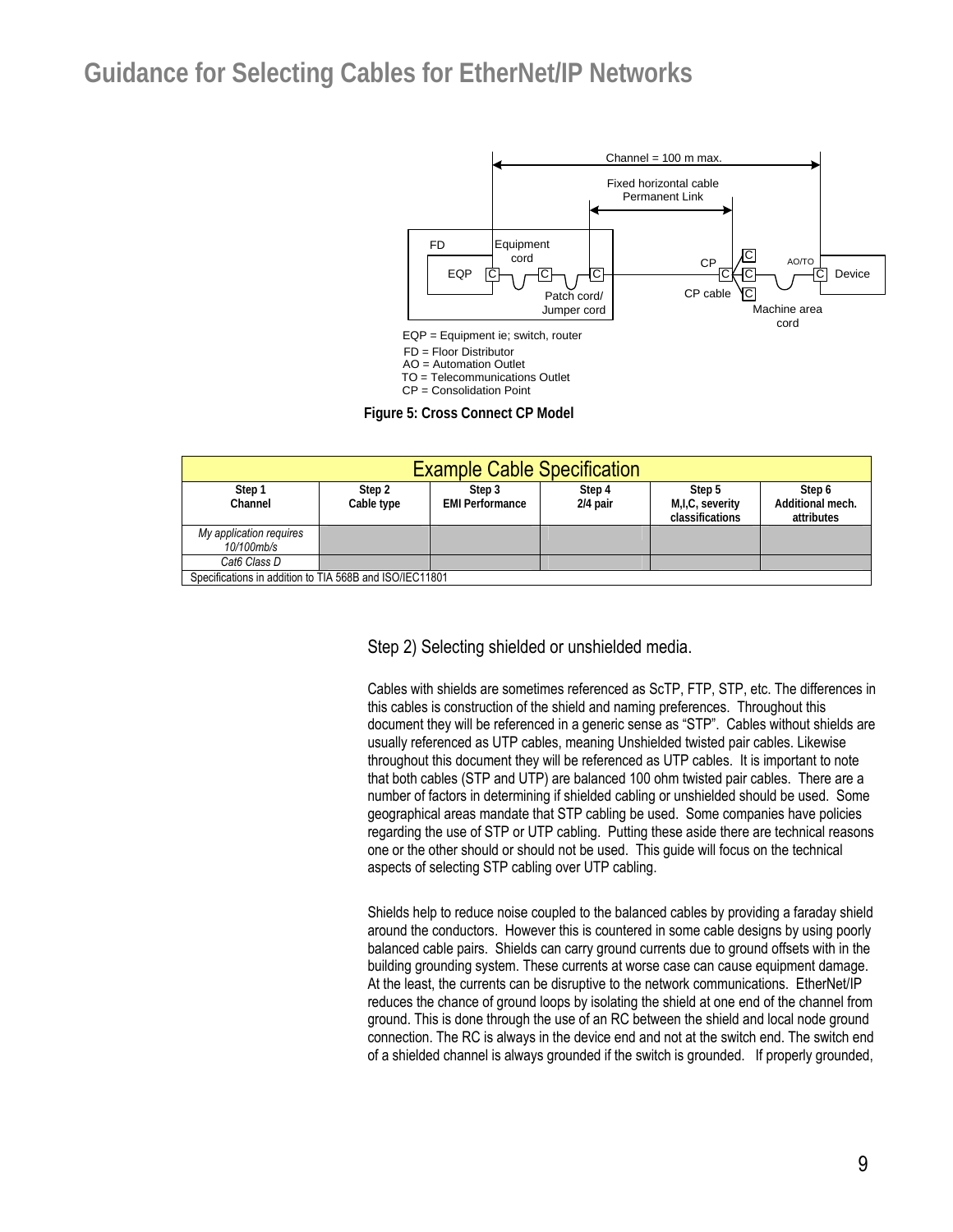shielded cables are useful in reducing communications error rates in the presence of high noise. The construction of a shielded cable is more complex than, and therefore not as robust in flexing applications, as an unshielded twisted pair cable (UTP). The following Table 4 below can be used as a guide in determining if shielded cables are appropriate.

#### **Table 4 Selecting ScTP or UTP Cables**

| <b>General Guidance for Selecting Media Type (STP or UTP)</b> |                                                                                                                |                                                                                                              |  |  |
|---------------------------------------------------------------|----------------------------------------------------------------------------------------------------------------|--------------------------------------------------------------------------------------------------------------|--|--|
| <b>Use Shielded</b>                                           | Use UTP or other Media                                                                                         | <b>Comments</b>                                                                                              |  |  |
|                                                               | Poor building grounds, any<br>locations where the ground off sets<br>are > 1V in the cabling coverage<br>area. | Fiber may be used as an alternative<br>to UTP                                                                |  |  |
| Installations in conduit                                      |                                                                                                                | UTP acceptable if transmission<br>performance is maintained. i.e.; RL,<br>FEXT, NEXT, Attenuation (see note) |  |  |
| When $EFT$ > $E_1$                                            |                                                                                                                | See Step 3 for additional guidance<br>and use of UTP                                                         |  |  |
| Conducted or radiated EMI is<br>$>\mathsf{E}_3$               |                                                                                                                |                                                                                                              |  |  |
| High ESD discharge E <sub>1</sub> or<br>greater               |                                                                                                                | Fiber is also acceptable                                                                                     |  |  |
|                                                               | High flex applications                                                                                         | Some shielded constructions are ok<br>(braided shields)                                                      |  |  |
|                                                               | Surge $> E_1$                                                                                                  |                                                                                                              |  |  |

NOTE: Transmission performance is the ability to meet a minimum level of transmission related parameters such as Return Loss (RL), Near End Cross Talk (NEXT) and Far End Cross Talk (FEXT) as required by TIA 568 series and ISO/IEC 11801 series standards. Meeting these parameters assures that the channel will provide a minimum required support for the application based on bandwidth.

- Shielded connectors are mandatory if shielded cables are used.
- Shields shall be terminated in accordance with the ODVA Planning and Installation Manual.
- Mitigation may be used to solve any of the issues above, allowing the cable type to be arbitrary. For example, adding equalizing conductors in parallel with STP cables can be used to reduce the ground potential differences between two points that the channel spans.

| <b>Example Cable Specification</b> |                                                         |                        |          |                 |                  |  |
|------------------------------------|---------------------------------------------------------|------------------------|----------|-----------------|------------------|--|
| Step 1                             | Step 2                                                  | Step 3                 | Step 4   | Step 5          | Step 6           |  |
| Channel                            | Cable type                                              | <b>EMI Performance</b> | 2/4 pair | M,I,C, severity | Additional mech. |  |
|                                    |                                                         |                        |          | classifications | attributes       |  |
| Application requires               | Poor bldg g rounds                                      |                        |          |                 |                  |  |
| 10/100mb/s                         |                                                         |                        |          |                 |                  |  |
| UTP<br>Cat6 Class D                |                                                         |                        |          |                 |                  |  |
|                                    | Specifications in addition to TIA 568B and ISO/IEC11801 |                        |          |                 |                  |  |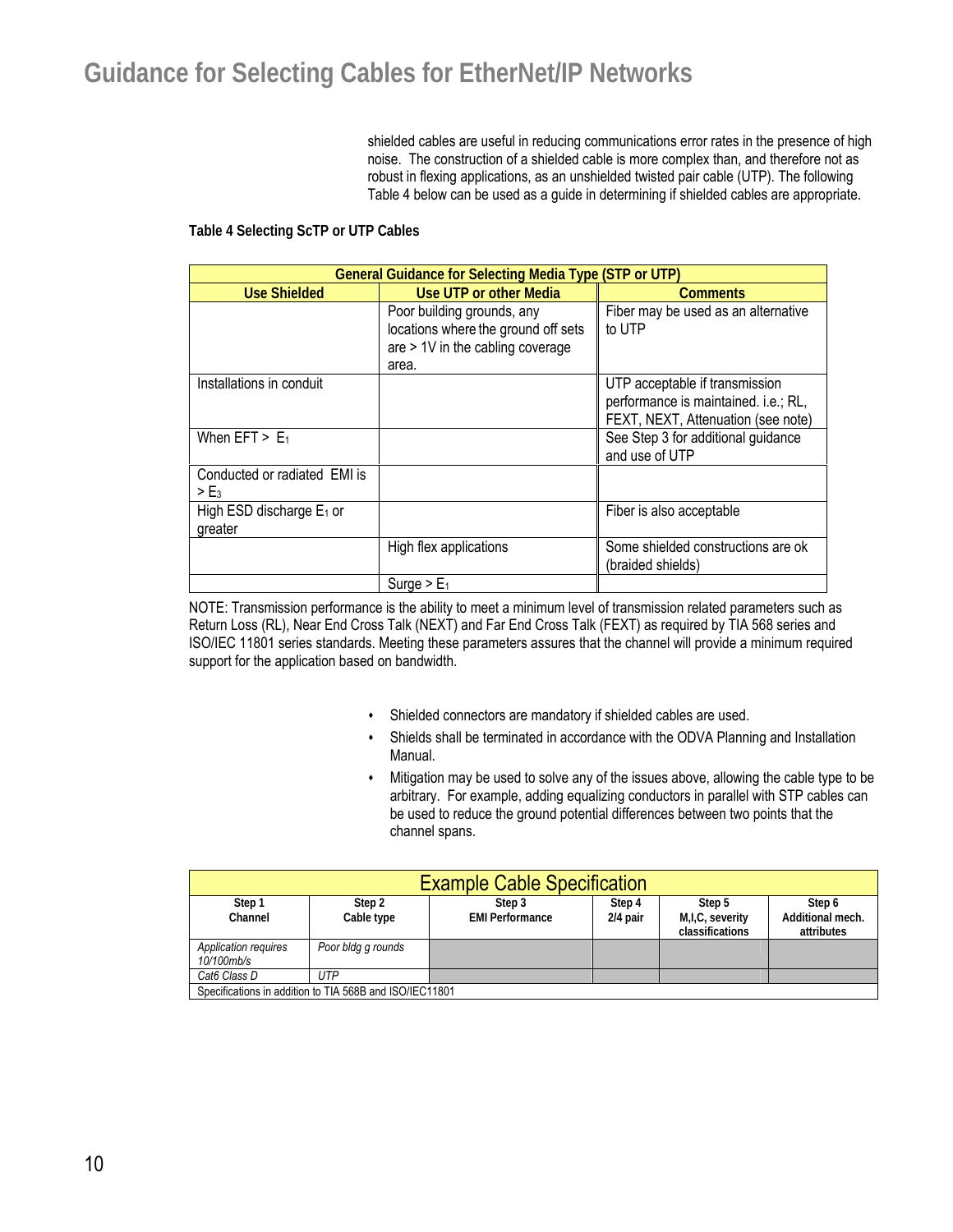### Step 3) Additional Electrical Requirements (critical)

This is one of the most important steps in defining the cable. The planner has to have an understanding of the noise mechanisms, noise levels, and sources to accurately define the noise performance required of the cabling. The difficulty in doing this is that the planner may not have a way to quantify the noise levels. The following tables will help to empirically determine the ingress mechanism and level from the noise source while mapping into MICE  $E_{1,2,3}$  classifications. Using the left hand column of Table 5 below, find the noise generating source(s) where the cabling will be installed. Knowing the distance of the cable from the source, determine the E classification ( $E_1$ ,  $E_2$  or  $E_3$ ). From Table 6 below, again find the noise generating source(s) in the left hand column and find the ingress mechanism. Understanding the noise ingress mechanisms will help not only in the selection of the cables but also in understanding mitigation and installation techniques.

| <b>Noise Generating Device</b>               | <b>Distance from cabling</b> | "E" Classification |
|----------------------------------------------|------------------------------|--------------------|
| <b>Contactor Relay</b>                       | < 0.5 m                      | E <sub>2</sub>     |
|                                              | > 0.5 m                      | $E_1$              |
| Transmitters (<1 W)                          | < 0.5 m                      | E <sub>3</sub>     |
|                                              | $\geq 0.5$ m                 | $E_1$ or $E_2$     |
| Transmitters (1 W to 3 W)                    | < 1.0 m                      | E <sub>3</sub>     |
|                                              | $\geq 1.0$ m                 | $E_1$ or $E_2$     |
| Transmitters (TV Radio. mobile base station) | $<$ 3 km                     | E <sub>3</sub>     |
|                                              | $\geq 3$ km                  | $E_1$ or $E_2$     |
| High HP motors (50 HP or greater)            | $<$ 3 m                      | E <sub>3</sub>     |
|                                              | > 3 m                        | $E_1$              |
| <b>Drive Controllers</b>                     | < 0.5 m                      | $E_3$              |
|                                              | 0.5 < 3 m                    | E <sub>2</sub>     |
|                                              | > 3 m                        | $E_1$              |
| Induction Heating < 8 MW                     | < 0.5 m                      | E <sub>3</sub>     |
|                                              | 0.5 < 3 m                    | E <sub>2</sub>     |
|                                              | > 3 m                        | $E_1$              |
| Resistance Heating                           | < 0.5 m                      | E <sub>2</sub>     |
|                                              | > 0.5 m                      | $E_1$              |
| <b>Fluorescent Lights</b>                    | < 0.15 m                     | E <sub>3</sub>     |
|                                              | > 0.15 m                     | $E_1$ or $E_2$     |
| Thermostatic Switches 110 V to 230 V         | < 0.5 m                      | $E_2 - E_3$        |
|                                              | > 0.5 m                      | $E_1$              |

#### **Table 5 Noise Generating Devices VS "E" Classification**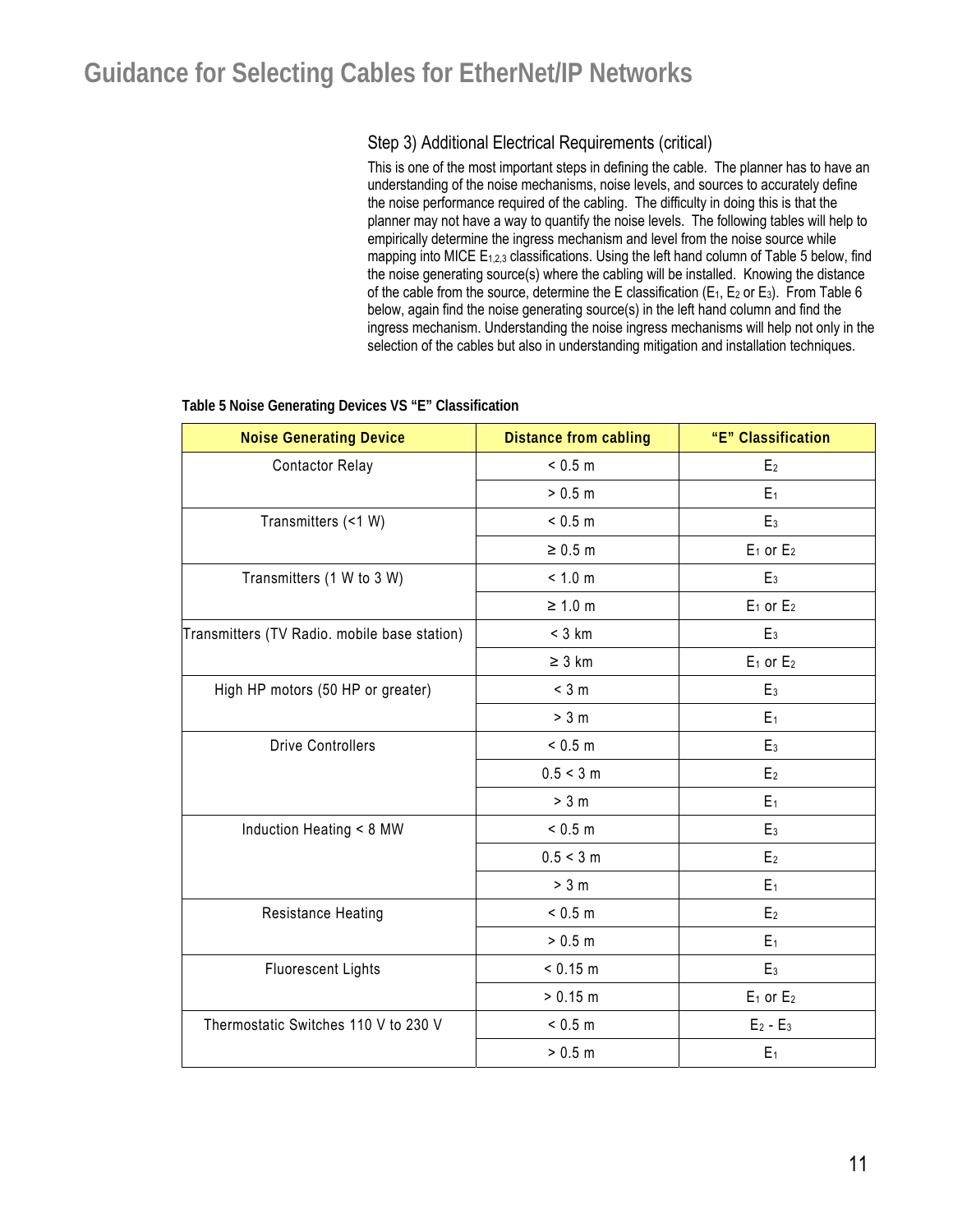| <b>Noise Generating Device</b>    | <b>Noise</b>        | Coupling mechanism                |
|-----------------------------------|---------------------|-----------------------------------|
| Electric Motors                   | Surge and EFT       | Local Ground, Conducted           |
| Drive Controllers                 | Conducted and Surge | Local Ground, Conducted           |
| <b>Relays and Contactors</b>      | <b>EFT</b>          | Radiated, Conducted               |
| Welding                           | EFT. Induction      | Radiated Magnetic                 |
| <b>RF Induction Welding</b>       | Radio Frequency     | Radiated, Conducted               |
| Material handling (paper/textile) | ESD                 | Radiated                          |
| Heating                           | <b>EFT</b>          | Local Ground, Conducted, Radiated |
| Induction Heating                 | EFT. Magnetic       | Local Ground, Conducted, Radiated |
| Radio Communications              | Radio Frequency     | Radiated                          |

#### **Table 6 Noise Generating Devices VS Coupling Mechanism**

NOTE: for an explanation of EFT and ESD see the glossary of terms at the end of this document.

After determining the E classification and the ingress mechanism from Table 5 and Table 6 respectively and knowing the channel bandwidth (Class D.E or F) from step 1, look up the TCL, ELTCTL, and coupling attenuation for the appropriate E classification and selected cable type (UTP or STP). Tables 7 and 8 are used for UTP cables and Table 9 is used if STP cables were selected. If the coupling mechanism is through ground offsets, the selection of STP cables may need to be revisited or mitigation may be required. An expectable method for reducing ground offsets is by adding equalizing conductors in parallel with the communications cables (see Figure 6). Note that there are other reasons to revisit the cable type selected such as if STP cables were selected and the EFT is determined to be greater than the level of E1.

#### **Table 7 TCL VS "E" Classification for UTP Cable Types**

| <b>Class</b> | <b>Frequency</b>   | <b>Environmental classification</b> |                                    |                                   |  |  |
|--------------|--------------------|-------------------------------------|------------------------------------|-----------------------------------|--|--|
|              | <b>MHz</b>         | F1                                  |                                    | E3                                |  |  |
|              |                    | Minimum TCL (dB) UTP Cable Types    |                                    |                                   |  |  |
| D            | $1 \leq f \leq 30$ | 53-15 x log (f). 40 max             | 63-15 x log (f). 40 max            | 73-15 x log (f). 40 max           |  |  |
|              | $30 \le f \le 100$ | $60.4 - 20 \times \log{(f)}$        | $70.4 - 20 \times \log{(f)}$       | $80.4 - 20 \times \log(f)$        |  |  |
|              | $1 \le f \le 30$   | $53 - 15 \times \log(r)$            | 63 – 15 x log ( <i>f</i> ). 40 max | 73 - 15 x log (f). 40 max         |  |  |
|              | $30 \le f \le 250$ | $60.4 - 20 \times \log(f)$          | $70.4 - 20 \times \log{(f)}$       | $80.4 - 20 \times \log(f)$        |  |  |
|              | $1 \leq f \leq 30$ | $53 - 15 \times \log(r)$            | 63 – 15 x log ( <i>f</i> ). 40 max | $73 - 15 \times \log(r)$ . 40 max |  |  |
|              | $30 \le f \le 600$ | $60.4 - 20 \times \log(f)$          | $70.4 - 20 \times \log{(f)}$       | $80.4 - 20 \times \log(f)$        |  |  |

NOTE: Values above 100 MHz are for information only

| <b>Class</b> | <b>Frequency</b> | <b>Environmental classification</b>                                                          |  |  |  |  |
|--------------|------------------|----------------------------------------------------------------------------------------------|--|--|--|--|
|              | <b>MHz</b>       |                                                                                              |  |  |  |  |
|              |                  | Minimum ELTCTL (dB) UTP Cable Types                                                          |  |  |  |  |
| D. E and     | $1 \le f \le 30$ | $30 - 20 \times \log{(f)}$<br>$50 - 20 \times \log(h)$ . 40 max.<br>$40 - 20 \times \log(f)$ |  |  |  |  |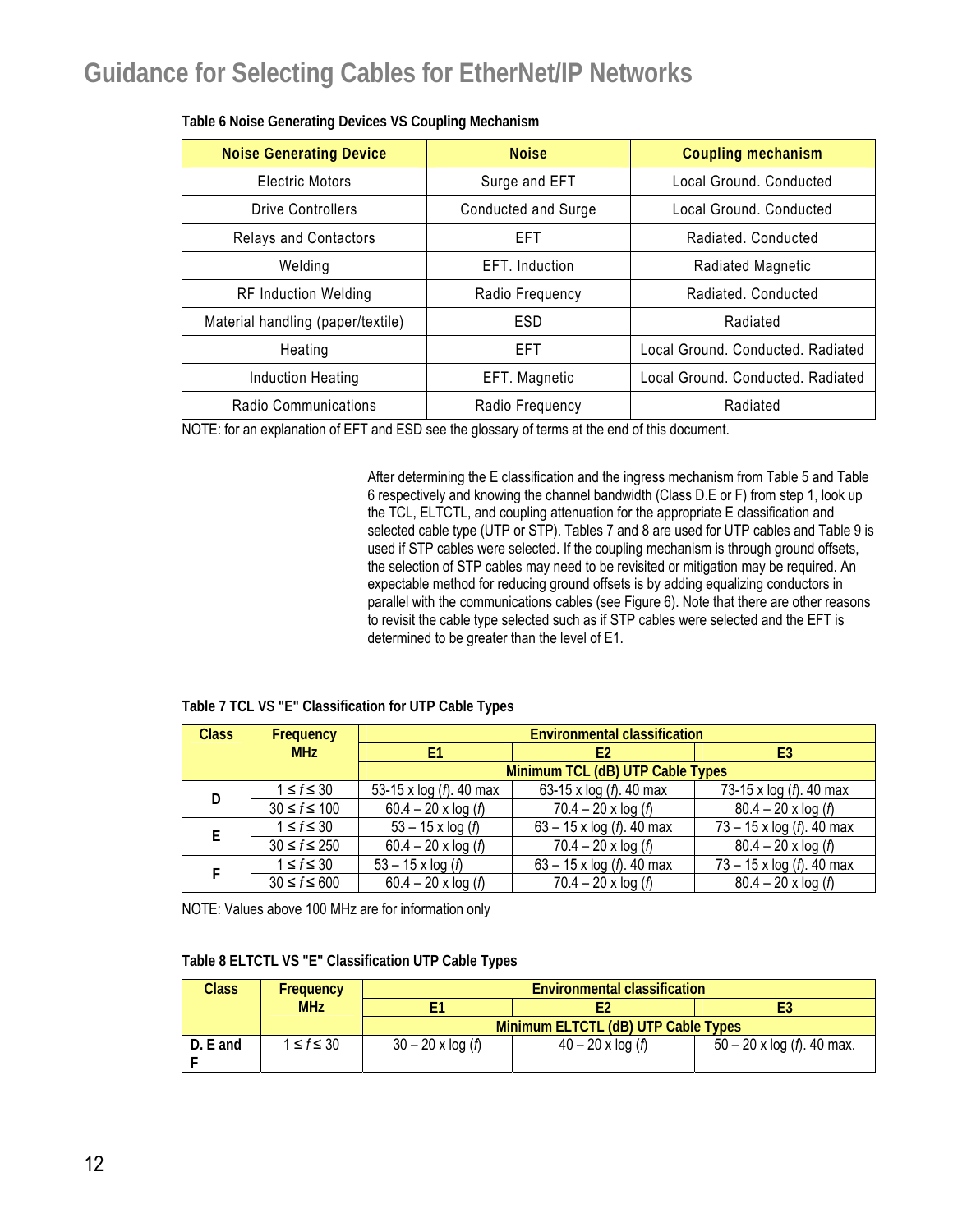| Class | Frequency          | <b>Environmental classification</b>                    |                                    |                                        |  |  |  |
|-------|--------------------|--------------------------------------------------------|------------------------------------|----------------------------------------|--|--|--|
|       | <b>MHz</b>         | F2                                                     |                                    | E3                                     |  |  |  |
|       |                    | Minimum Coupling Attenuation (dB) Shielded Cable Types |                                    |                                        |  |  |  |
|       | $30 \le f \le 100$ | 40                                                     | 50                                 | 60                                     |  |  |  |
|       | $30 \le f \le 250$ | $80 - 20 \times \log(r)$ . 40<br>max.                  | $90 - 20 \times \log(f)$ . 50 max. | $100 - 20$ x log ( <i>f</i> ). 60 max. |  |  |  |
|       | $30 \le f \le 600$ | $80 - 20 \times \log(r)$ . 40                          | $90 - 20 \times \log(f)$ . 50 max. | $100 - 20$ x log ( <i>f</i> ). 60 max. |  |  |  |
|       |                    | max.                                                   |                                    |                                        |  |  |  |

**Table 9 Coupling Attenuation VS "E" Classification Shielded Cable Types** 

NOTE: Coupling attenuation applies to maximum frequency of class and beyond that to 1 GHz for general EMC information



#### **Figure 6 Ground offset Equalizing Conductor (Equipotential)**

| <b>Example Cable Specification</b>                      |                       |                                                                                                                                                      |                    |                                              |                                             |
|---------------------------------------------------------|-----------------------|------------------------------------------------------------------------------------------------------------------------------------------------------|--------------------|----------------------------------------------|---------------------------------------------|
| Step 1<br>Channel                                       | Step 2<br>Cable type  | Step 3<br><b>EMI Performance</b>                                                                                                                     | Step 4<br>2/4 pair | Step 5<br>M.I.C. severity<br>classifications | Step 6<br>Additional<br>mech.<br>attributes |
| Application<br>requires<br>10/100mb/s                   | Poor bldg g<br>rounds | E <sub>3</sub> conducted                                                                                                                             |                    |                                              |                                             |
| Cat6 Class D                                            | <b>UTP</b>            | $TCL = 1 \le f \le 30$ . 73-15 x log (f).<br>40 max<br>$30 \le f \le 100$ . $80.4 - 20x \log(f)$<br>$FITCTI =$<br>$50 - 20 \times \log(f)$ . 40 max. |                    |                                              |                                             |
| Specifications in addition to TIA 568B and ISO/IEC11801 |                       |                                                                                                                                                      |                    |                                              |                                             |

Step 4) Two Pair or Four Pair

The selection of cables with respect to pair count is straight forward. In general, the two cable types are interchangeable with respect to the applications (for 10/100BaseT). The following bullets will provide the selection. Solid cable constructions should be avoided where frequent moving of the cables is expected.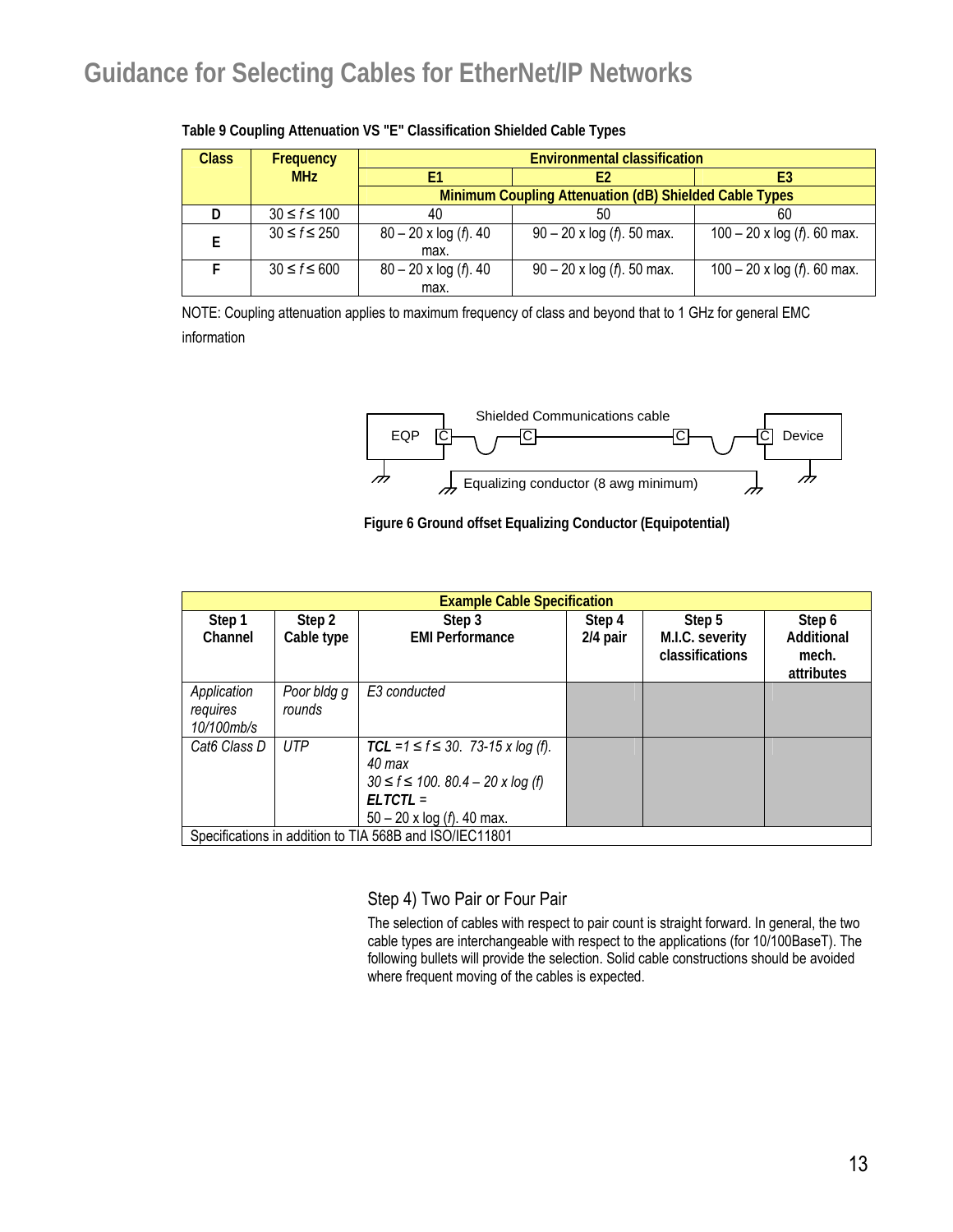2 pair cabling may be used for:

- 10/100BaseT applications.
- M12-4 "D" coded connectors (see note below).
- 4 circuit. 8-Way modular connectors (RJ45).
- High flex applications.
- On machine.
- Limited panel space (allows the use of M12 "D" coded connectors).
- Applications where wire way space is limited (In general, the diameter of a 2 pair cable is smaller than a 4 pair cable).
- Field termination is less complicated.
- Applications where you want to avoid star quad cable designs (star quad designs have all four conductors twisted). These designs are known to have less noise rejection capabilities.

Use 4 pair cabling for:

- **+** Back bone and uplink ports.
- Areas where future requirements may require data rates greater than 100BaseT.
- Where the cabling requires support of all "generic applications" such as Voice and Video.
- POE+, or POE mid span.

Note: Do not mix 2 pair and 4 pair cables in the same channel unless the un-used pairs are differentially terminated. Do not use 4 pair cables in a 2 pair (4 circuit) connector. See additional rules in step 5.

| <b>Example Cable Specification</b>                      |                         |                                                                                          |                    |                                                     |                                             |  |
|---------------------------------------------------------|-------------------------|------------------------------------------------------------------------------------------|--------------------|-----------------------------------------------------|---------------------------------------------|--|
| Step 1<br>Channel                                       | Step 2<br>Cable<br>type | Step 3<br><b>EMI Performance</b>                                                         | Step 4<br>2/4 pair | Step 5<br>M.I.C.<br>severity<br>classificatio<br>ns | Step 6<br>Additional<br>mech.<br>attributes |  |
| Application<br>requires<br>10/100mb/s                   | Poor<br>bldg<br>grounds | E3 conducted                                                                             | M12-4 "D"<br>coded |                                                     |                                             |  |
| Cat6 Class D                                            | <b>UTP</b>              | $TCL = 73-15 \times log(f)$ . 40 max<br>$ELTCTL =$<br>$50 - 20 \times \log(f)$ . 40 max. | 2 pair             |                                                     |                                             |  |
| Specifications in addition to TIA 568B and ISO/IEC11801 |                         |                                                                                          |                    |                                                     |                                             |  |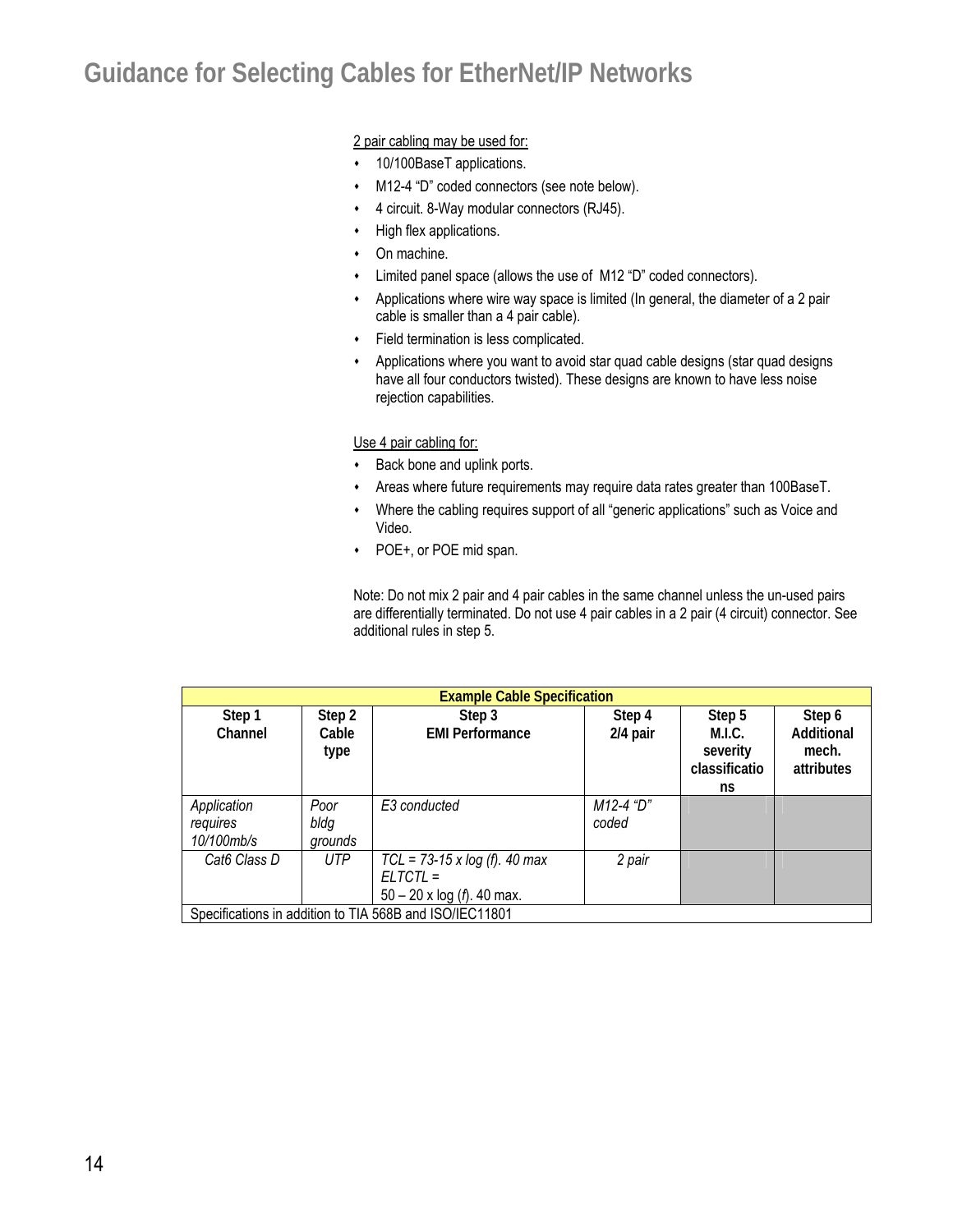#### Step 5) MIC Severity Levels

The planner should evaluate each area against the MICE categories and classifications. Doing so helps to determine the cabling requirements and attributes. Most areas within the communications coverage area should be able to map into the MICE table. This step focuses on "M<sub>n</sub>I<sub>n</sub>C<sub>n</sub>" aspects of the environment. For example, for cabling on a machine, the planner must know the approximate levels of vibration, dust, liquids, temperatures, and chemicals. The M.I.C classifications and categories can then be mapped into the MICE table and the M.I.C classifications can be placed on the cabling specification. In some cases the classifications may not be known. If this is the case, estimations will be required. For example, if the cabling is to be installed on machines were the vibration displacement is  $\geq 15$  mm and acceleration is  $\geq 50$  ms<sup>-2</sup> then the Mechanical classification is M3. The same process is used for I and C classifications.

| <b>Example Cable Specification</b>                      |                      |                                                                                                |                                       |                                                   |                                             |  |
|---------------------------------------------------------|----------------------|------------------------------------------------------------------------------------------------|---------------------------------------|---------------------------------------------------|---------------------------------------------|--|
| Step 1<br>Channel                                       | Step 2<br>Cable type | Step 3<br><b>EMI Performance</b>                                                               | Step 4<br>2/4 pair                    | Step 5<br>M.I.C. severity<br>classifications      | Step 6<br>Additional<br>mech.<br>attributes |  |
| Application<br>requires<br>10/100mb/s                   | Poor bldg<br>grounds | E <sub>3</sub> conducted                                                                       | M12-4 "D"<br>coded sealed<br>required | Installed over<br>steam vessel                    |                                             |  |
| Cat6 Class D                                            | <b>UTP</b>           | $TCL = 73-15 \times log(f)$ . 40<br>max<br>$ELTCTL =$<br>$50 - 20$ x log ( <i>f</i> ). 40 max. | 2 pair                                | $M_1.I_3.C_3.$<br>Liquid<br>condensate<br>(+70°C) |                                             |  |
| Specifications in addition to TIA 568B and ISO/IEC11801 |                      |                                                                                                |                                       |                                                   |                                             |  |

### Step 6) Additional Mechanical Attributes (critical)

The additional mechanical attributes need to be considered as these usually require special cable constructions. Missing one of these mechanical requirements will cause premature failure of the cabling components. Therefore thorough consideration is required. For example, if the cable is installed outdoors where exposed to direct sunlight, UV protected cabling is required unless mitigated. The color of the cable may factor into the cable temperature when exposed to direct sunlight. This may then require a high temperature cable design. The following is a list of possible application requirements that have a direct impact on the cabling design;

- 2/4 pair. Pair count has a direct bearing on connectors used and vise versa. Generally M12-4 "D" coded connectors require less space than RJ45 sealed connectors.
	- 2 pair cables can be used with 8 circuit connectors such as RJ45 connectors. - 4 pair cables cannot be used with 4 circuit connectors such as M12-4 "D" coded connectors.
	- Pair count shall not change within a channel without terminating the un-used pairs. Differential termination is preferred since there is no reference to ground.
- TPE. PVC. FEP and PUR jacket requirements (avoid silicone constructions)
	- Generally TPE is good for oil and weld splatter environments. - PVC is an all around material.
- Oil Resist II and common cutting fluids per UL 1277 and UL 13.
- Sunlight Resistant (UV).
- High Temp > 60 °C (may require channel length de-rating and special materials).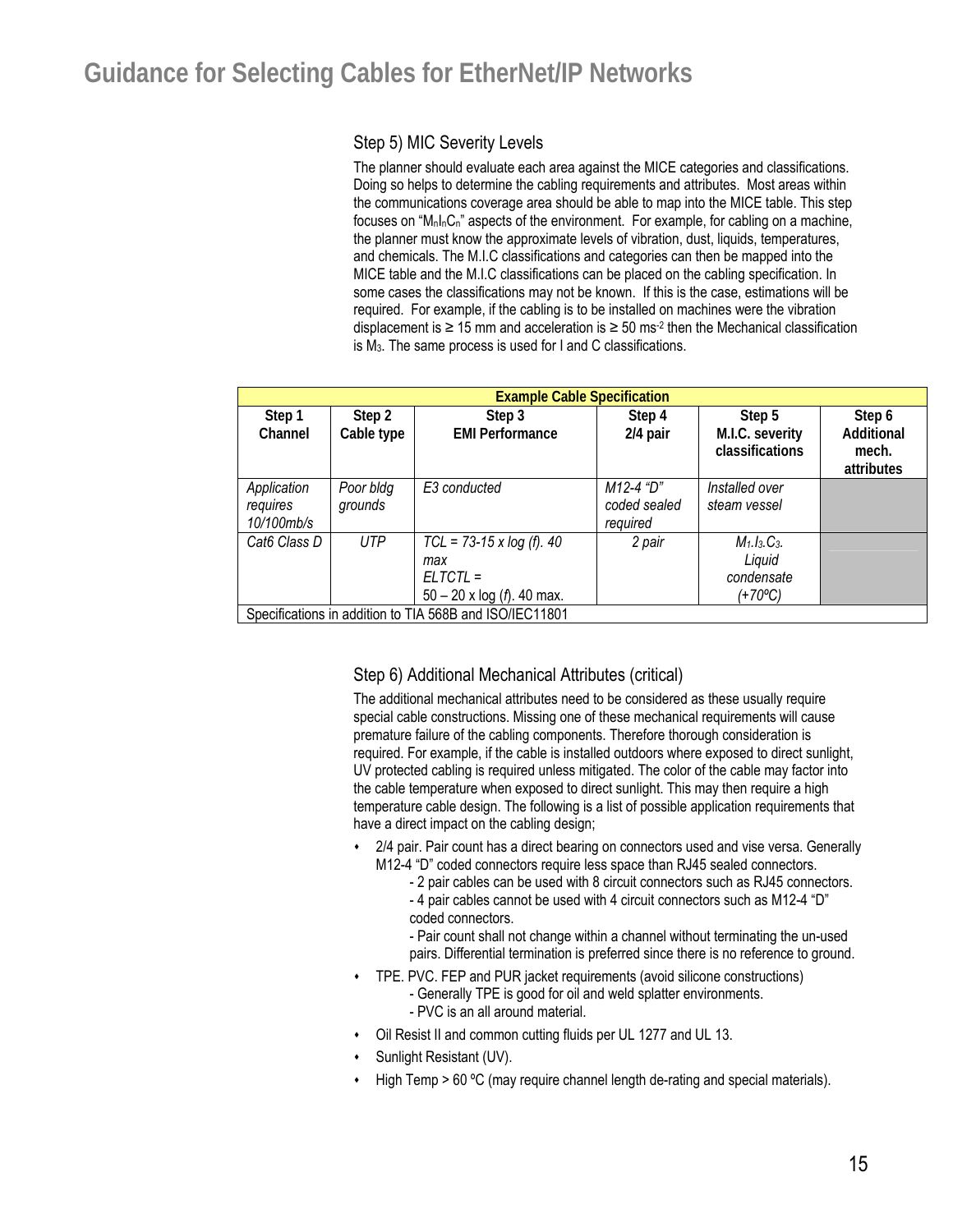- IP 67 (water) (some PVCs may absorb liquids causing latent failures).
- Weld Splatter.
- $\cdot$  High Flex (1.5 million minimum).
- Flexible cabling (cord sets and fixed cabling). Stranded cable constructions should be used where frequent moving of the cables either through reconfiguration or vibration is expected.

These additional mechanical requirements are over and above standard cables and will need to be added to the cable specification.

| <b>Example Final Cable Specification</b>                |                                       |            |                 |                        |                   |  |  |
|---------------------------------------------------------|---------------------------------------|------------|-----------------|------------------------|-------------------|--|--|
| Step 1                                                  | Step 2                                | Step 3     | Step 4          | Step 5                 | Step 6            |  |  |
| Channel                                                 | <b>EMI Performance</b>                | Cable type | 2/4 pair        | M.I.C. severity        | Additional        |  |  |
|                                                         |                                       |            |                 | <b>classifications</b> | mech.             |  |  |
|                                                         |                                       |            |                 |                        | attributes        |  |  |
| Application                                             | E <sub>3</sub> conducted              | Poor bldg  | M12-4 "D" coded | Installed over         | Moisture. rolling |  |  |
| requires                                                |                                       | grounds    | sealed          | steam vessel           | C track           |  |  |
| 10/100mb/s                                              |                                       |            |                 |                        |                   |  |  |
| Cat6 Class D                                            | $TCL = 73-15 \times log(f)$ . 40      | <b>UTP</b> | 2 pair          | $M_1.I_1.C_3.$         | IP67. UV and      |  |  |
|                                                         | max                                   |            |                 | (+70°C)                | <b>High Flex</b>  |  |  |
|                                                         | $ELTCTL =$                            |            |                 |                        |                   |  |  |
|                                                         | $50 - 20$ x log ( <i>f</i> ). 40 max. |            |                 |                        |                   |  |  |
| Specifications in addition to TIA 568B and ISO/IEC11801 |                                       |            |                 |                        |                   |  |  |

This cable selection process must be repeated for each environmental area within the communications coverage area.

#### **Glossary**

EFT Electrical Fast Transient, primarily caused by lightning strikes and large electrical loads. EFT is fully described in the IEC 61000 series standards

ESD Electro Static Discharge, primarily caused by friction of two dissimilar moving surfaces. ESD is fully described in the IEC 61000 series standards.